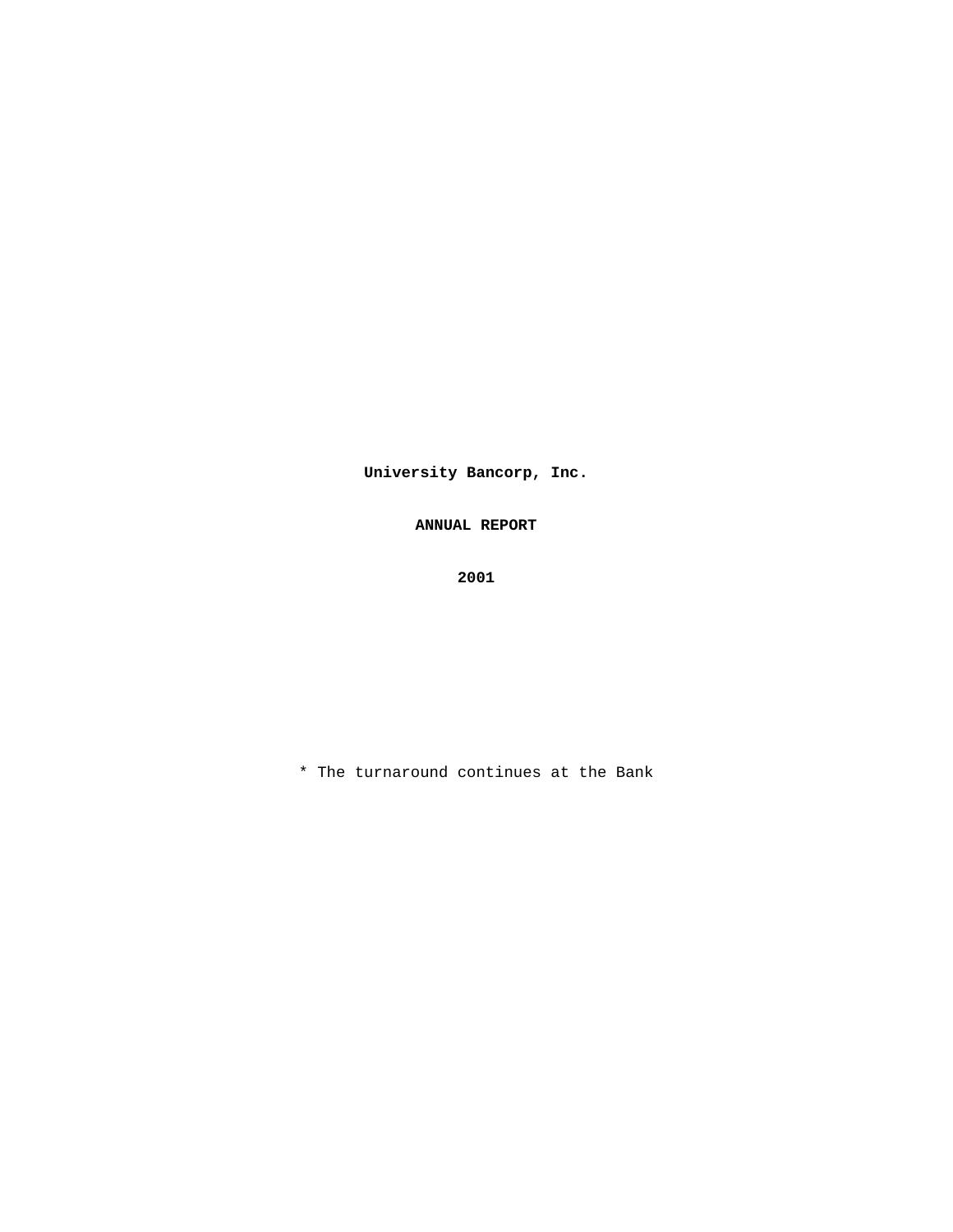UNIVERSITY BANCORP, INC. Business of the Company

 University Bancorp, Inc., a Delaware Corporation (the "Corporation"), operates as a bank holding company through its wholly owned subsidiary, University Bank. University Bank (the "Bank") is a \$45 million asset, FDIC-insured, locally-owned and managed Community Bank. The Bank sells insurance and investment products through its wholly-owned subsidiary, University Insurance & Investment Services, Inc. The Bank owns 80% of Midwest Loan Services, of Houghton, Michigan, a residential mortgage subservicing firm. The Company owns 6.1% of Michigan BIDCO, Inc., a Business and Industrial Development Company licensed by the Michigan Financial Institutions Bureau under the State of Michigan BIDCO Act, which invests in businesses in Michigan through loans and equity participations or a combination thereof, with the objective of fostering job growth and economic development. Contents Business of the Company Inside Front Cover Letter to Stockholders and the stockholders and the stockholders are stockholders and the stockholders are stockholders and the stockholders are stockholders and the stockholders are stockholders and the stockholders are s Directors and Officers 9-10 Common Stock and Dividend Information 11 Corporate Information 12

Contents of the Enclosed SEC Form 10-K Cover Page 1 Part I: Item 1. - Business & Item 2. - Properties 2-19 Item 3. - Legal Proceedings & Item 4. - Submission of Matters to a Vote of Security Holders 19 Part II: Item 5. - Market for Registrant's Common Equity and Related Stockholder Matters 20 Item 6. - Selected Financial Data 21 Item 7. - Management's Discussion and Analysis of Financial Condition and Results of Operations 22-41 Item 8. - Financial Statements and Supplementary Data 42-79 Part III: Items 9-13 80 Part IV: Item 14. - Exhibits & Financial Statement Schedules 81-82 Signatures 83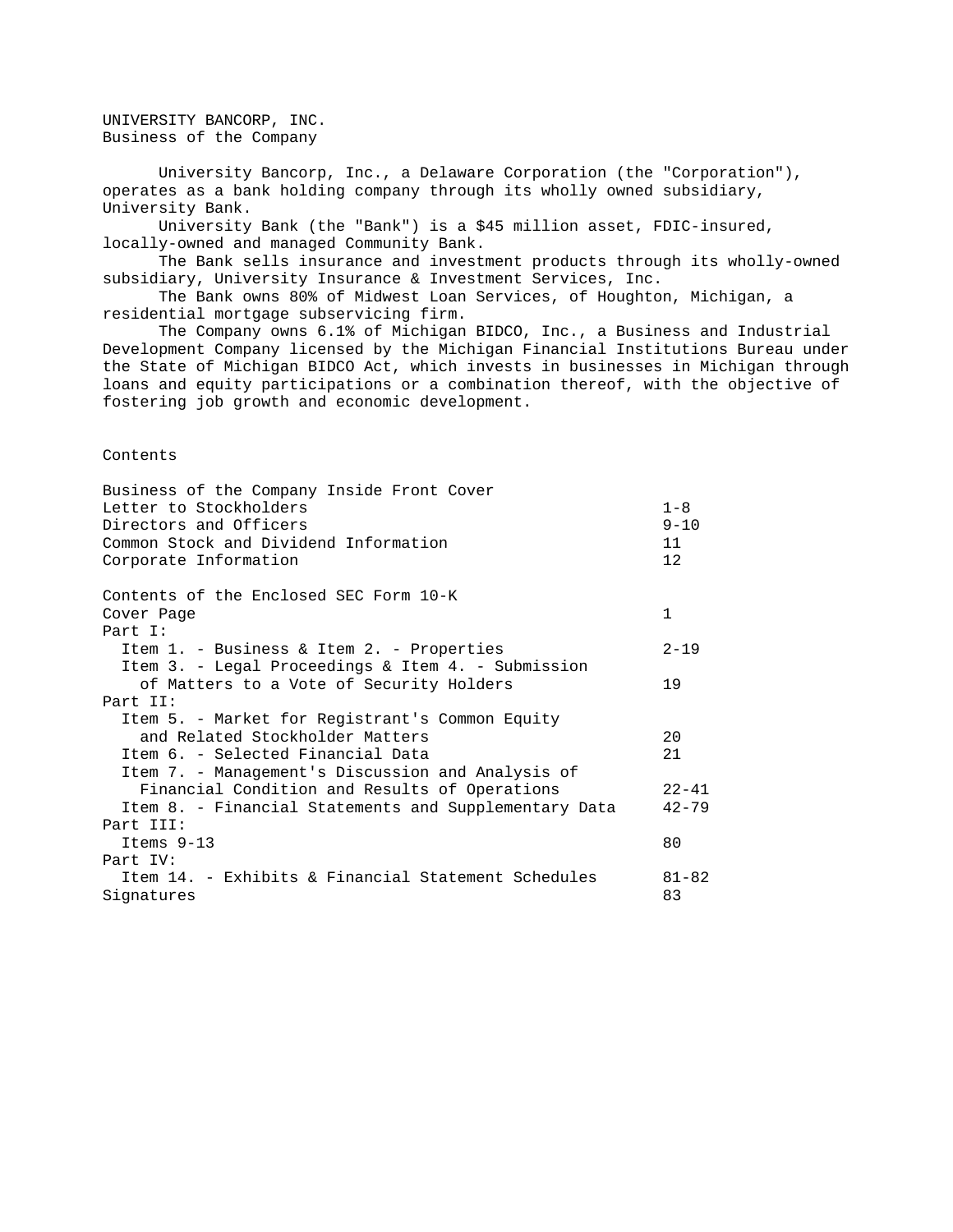### UNIVERSITY BANCORP INC.'s MISSION STATEMENT

"We will be a niche-oriented provider of financial services, which uses the highest ethical standards and proven and experienced management."

\* \* \*

#### PRESIDENT'S MESSAGE

 Your company ended 2001 with a loss of \$306,573, versus \$914,647 for the prior year, a 66.5% improvement. Net interest income rose 40.0% during 2001, driving improved results at the Bank.

 We are very pleased to see the Bank make continued progress towards profitability. However, only after we're producing an annual profit from recurring operations will we consider our multi-year turn-around to be complete. We feel that the details are a cause for optimism in that we made a profit in two quarters of 2001 and core banking income is definitely increasing. University Bancorp's wholly-owned subsidiary, University Bank, had a net loss for 2001 of \$185,318, a substantial improvement from the \$642,498 loss incurred by the Bank in 2000.

 Barring four sizeable non-recurring items, both University Bancorp and University Bank, our company's primary subsidiary, would have made a profit for the entire 2001 year. Those non-recurring items were:

| Midwest Servicing Rights Valuation \$224,175 |           | (Bank)    |
|----------------------------------------------|-----------|-----------|
| Foreclosed Real Estate Valuation             | \$ 66,829 | (Bank)    |
| Non-cash Stock Compensation                  | \$31,200  | (Bank)    |
| BIDCO Loss                                   | \$114,551 | (Bancorp) |

The following non-recurring items negatively impacted the Bank's result:

 1) Midwest Servicing Rights Valuation. The Bank's Midwest Loan Services subsidiary took a writedown on its servicing rights of \$224,175 because long term rates temporarily dipped to 40-year lows immediately following the terrorist attacks in September (once written down the servicing rights can't be written up under GAAP even though long term rates did subsequently rise). The write-down reduced Midwest's basis in servicing rights from \$713,935 to \$489,770. The risk in the remaining rights is effectively offset by a principal-only mortgage-backed security investment that increased income during 2001 by \$120,385;

 2) Foreclosed Real Estate Valuation. In early 2001, management engaged an experienced real estate company to develop an other real estate owned site carried on the Bank's books. During 2001, the Bank wrote-down its investment in this property to \$200,000, incurring a \$66,829 loss. All planning approvals for the proposed development have been received and the Bank anticipates closing on the sale of the property by the end of the third quarter 2002 at the contracted price of \$300,015. This site is the only foreclosed real estate currently owned by the Bank other than a house that is on the books for \$63,138 and a sale is pending for \$82,000 that is anticipated to close by the end of the second quarter 2002.

 3) Stock Compensation Expense. The Bank expensed \$31,200 in non-cash compensation expense related to an incentive we provided as a hiring bonus to a new executive officer in 2001.

 The total of these non-recurring items is \$322,194. Without these items, the Bank's income would have been a positive \$136,876 in 2001.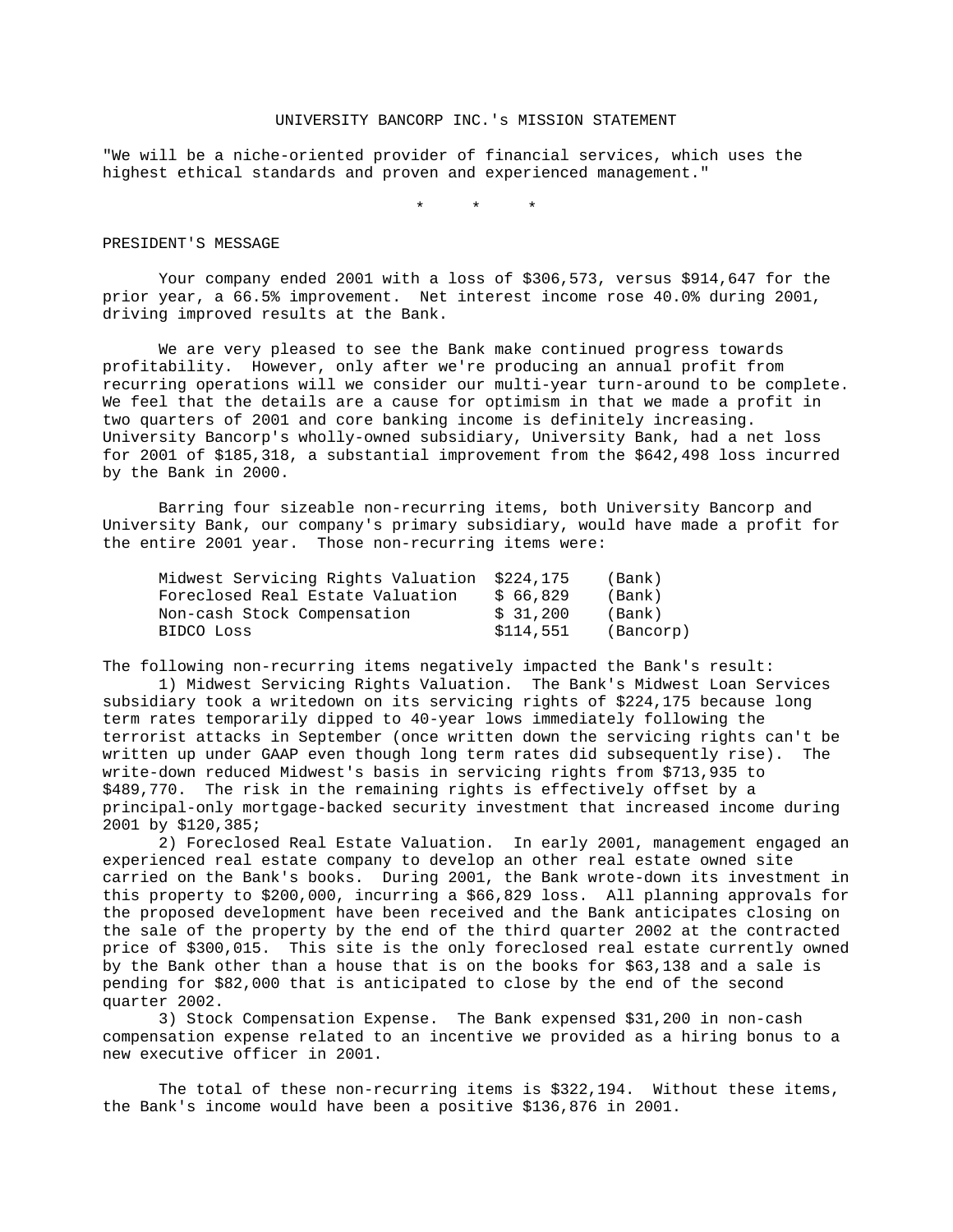4) BIDCO Loss. In addition, the bank holding company took a write-down of \$114,551 on its investment in the common stock of Michigan BIDCO to \$29,152 as a result of several factors including the writedown of one investment, and research and development expense related to two e-payment patents that were applied for during the year. The Bank's investment in the BIDCO is now \$600,000 in 7.5% cumulative preferred stock. The Bank realized no income from its equity investment in the BIDCO in 2001 (although a capital restructuring of the BIDCO during the year reduced the Bank's cash invested in the BIDCO by \$600,227). Management estimates that the BIDCO preferred stock dividends and ultimate redemption of the preferred stock should increase the Bank's income in 2002 and subsequent years by \$45,000.

 The following table summarizes the pre-tax income (loss) of each profit center of the Company for the years ended December 31, 2001 and 2000 (in thousands):

Twelve months ended December 31, 2001 and 2000 Income (Loss) Summary

|                                   | 2001     | 2000      |
|-----------------------------------|----------|-----------|
| Community Banking                 | \$ (414) | \$(1,314) |
| Midwest Loan Services             | 237      | 436       |
| Merchant Banking (Michigan BIDCO) | (115)    | 235       |
| Corporate Office                  | (15)     | (272)     |
| Total                             | \$ (307) | 915)      |

### Community Banking

 University Bank. The Bank's main office in Ann Arbor opened February 6, 1996. University Bank operates as a full service community bank and is insured by the Federal Deposit Insurance Corporation.

 Net Interest Income. The focus of management's plan in 2001 was to increase the Bank's net interest income. This plan was achieved and net interest income as a percent of the Bank's earning assets increased to 4.37% in 2001 from 3.33% in 2000. The sharp drop in short term interest rates in 2001 is having a positive impact on the Bank's results. Also our program to increase core checking accounts at the Bank has resulted in a positive shift towards more core deposits and a better mix of demand deposits versus higher cost CDs. Our Michigan bank peer group achieved a net interest margin of 4.12% in 2001, so we exceeded our peer group's result. During the second half of 2002 we have an opportunity to increase our net interest margin further by bringing in-house a portion of the \$17,000,000 in low cost mortgage escrow deposit accounts controlled by Midwest Loan Services, now held at another financial institution, and by shedding up to \$9,300,000 in higher cost brokered CDs.

 Non-Interest Income at the Bank in 2001 was \$484,103 in 2001 versus \$278,855 in 2000, an increase of 73.6%. The personnel changes in the mortgage department had a substantial positive impact on increasing mortgage origination volume and fee income. Also, CEO Rebecca David led a team of senior management at the Bank which reviewed all fees at the bank with the goal of moderately increasing fee income. Recently, we signed an agreement to add an overdraft protection program that may add \$12,000 a month in additional fee income once it is up and running later this year. The Bank's non-interest income was 1.03% of assets in 2001, 24% higher than our peer group's 0.83%.

 Non-Interest Expenses. For 2001, operating expenses at University Bank were \$190,668 above budget. The result would have been even better except that we wrote-off a total of \$66,829 related to the Easterday ORE Property during the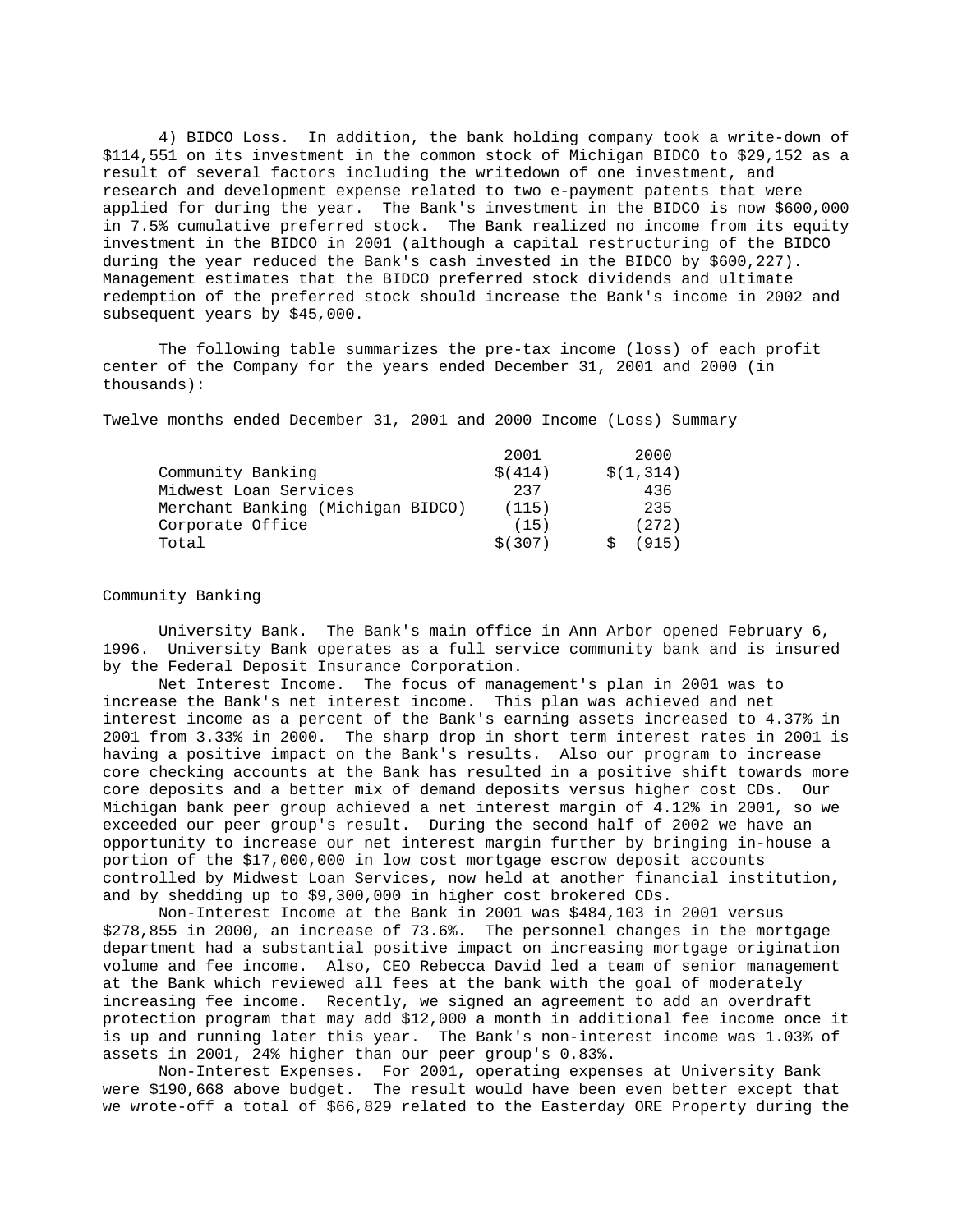third quarter, and incurred \$132,300 in unusual one-time expenses when the Bank reimbursed University Bancorp for expenses associated with the final earn-out payments related to the 1995 acquisition of Midwest Loan Services during the fourth quarter of 2001. Excluding these non-recurring items, non-interest expense was within \$10,000 of the budgeted amount of \$2,542,483, the second year in a row that we have achieved such accuracy in our budgeting for the bank's non-interest expenses. Non-interest expenses are the single most controllable item in operating a bank and we believe that achieving the target is indicative of the quality of the management of the Bank and indicative to our dedication to the discipline of cost-control. To achieve this result, during the year we changed the majority of our outside vendors to decrease costs: janitorial service, outside groundskeeper, correspondent bank, correspondent courier, armored guard transport, ATM servicer, ATM maintenance, equipment maintenance service provider and mail consolidator. Additional changes that we have identified will further improve these results. A round of changes and cuts was implemented in April that will decrease monthly expenses by another \$12,500 a month. For example, the bank recently switched its courier, armored guard service, local and long distance telephone service provider, certified check and money order check vendor and check vendor. Very recently we reduced the cost of the internet service provider with additional savings of \$1,000 a month. The Bank's non-interest expense, at 5.73% of assets in 2001, is still much higher than our peer group's 3.55%. However, this is indicative of our growth potential because we could run a much larger asset base with the resources we have. As we add assets, our costs should be relatively fixed.

 Marketing. Our advertising campaign is now focused more on George, our cartoon "cool cat" with "Blues Bankers" dark sunglasses and a dark hat. The underlying theme of the campaign remains the same: at University Bank we offer a qualitatively different experience -

- \* Local Decision-Making
- \* Our Customers Receive Personal Service and Attention
- \* Competitive Pricing
- \* All Financial Services Products Available
- \* Low Fees

Our new Community Unity program has achieved some success with local nonprofits. We are providing commissions to area non-profits for bringing us their supporters' banking accounts. During the year we increased the number of fulltime commissioned deposit sales people to two and added a third full-time commissioned deposit sales person in 2002. CEO Rebecca David had great success with the commissioned deposit sales force at Franklin Bank and we want to replicate that success at University Bank over the next few years.

 The Future. Our challenge in 2002 and 2003 is clear. Net interest income exceeds our peer group as does non-interest income. Non-interest expense is 61% higher than our peer group and we must bring this number in line in two ways, by cutting costs further and by increasing the Bank's assets without increasing costs. University Bank is unusual in the industry in that we have most of our core systems in-house. This means that an increase in volume does not increase expenses. The other main difference between our bank and the industry (other than our ownership of a major operating subsidiary, Midwest Loan Services) is that University Bank does not have an investment portfolio. If the Bank had a higher capital level and had a \$25 million investment portfolio, it's noninterest expense ratios would be in line with our peers, and with the changes in process in 2002 our non-interest income would also be in line with our peers. If we added an investment portfolio, our net interest margin would be slightly below our peers because the investment portfolio would have a lower margin versus our existing asset base, but as our core demand deposits increase through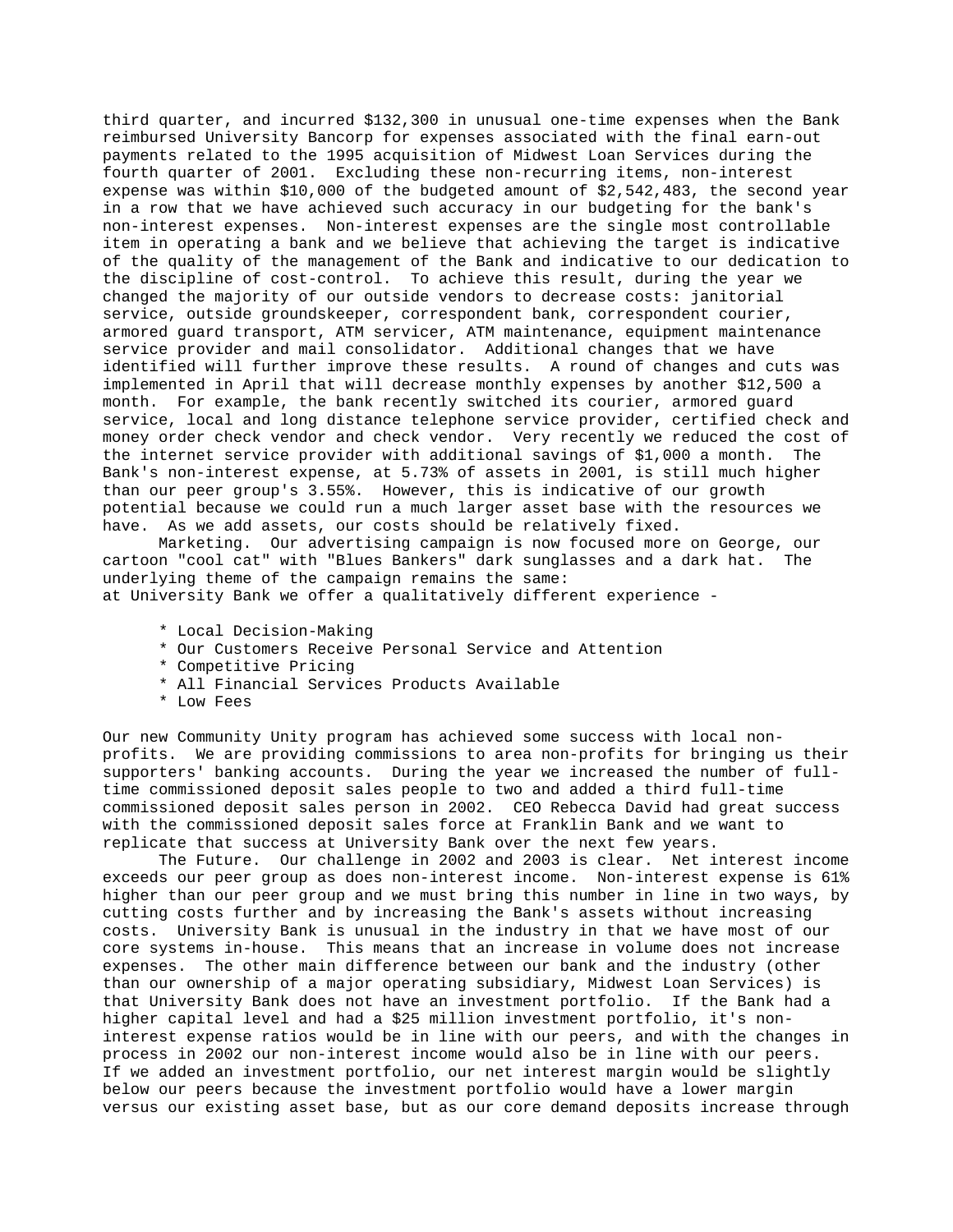the efforts of our commissioned deposit sales force to more typical peer levels, this would also fall into line. In sum, we are coming down the home stretch of the long process towards turning the Bank around.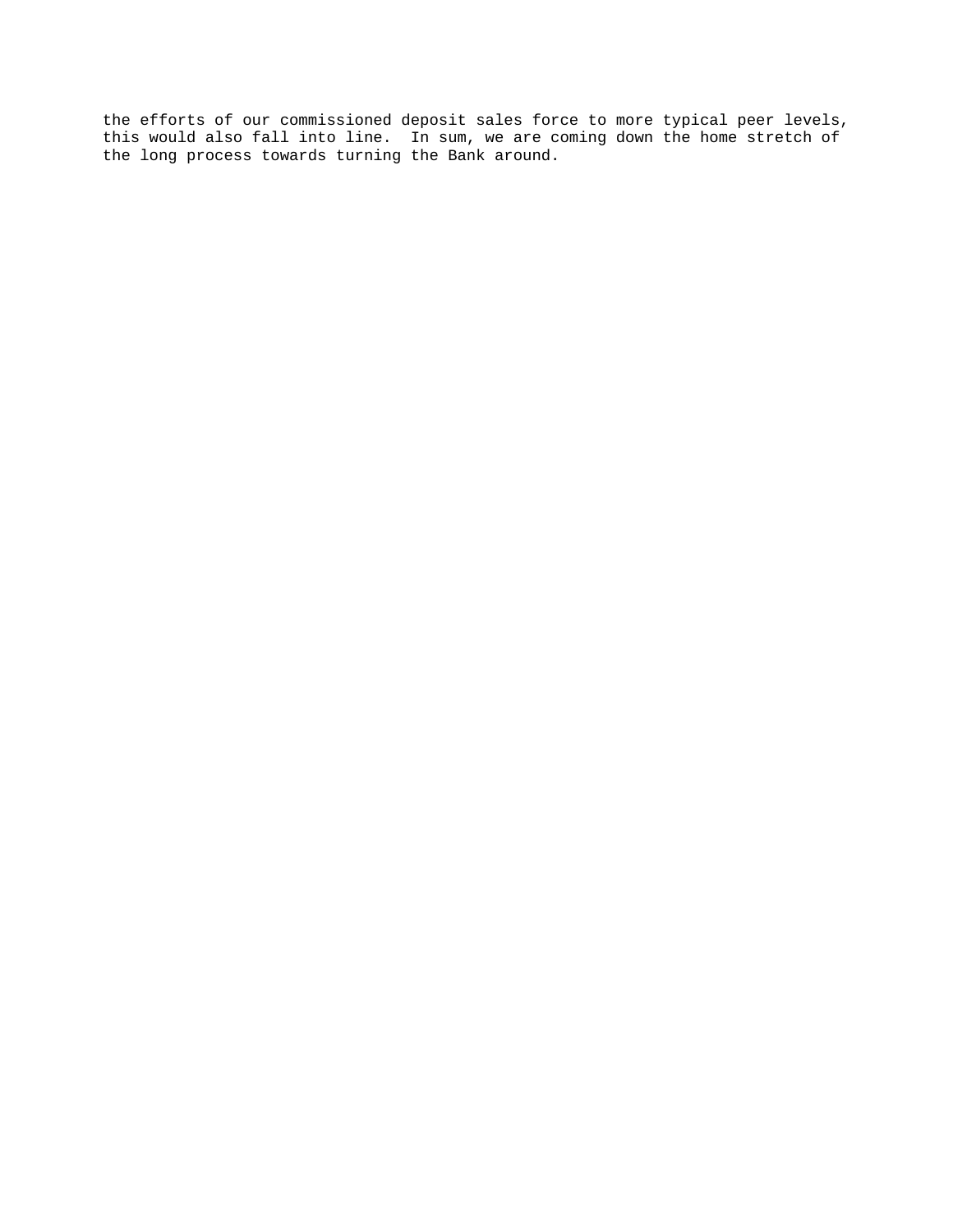## PRODUCTS

 Studies indicate that only four key products truly tie a customer to a bank: checking accounts, home mortgage loans, insurance and investment services. Here is how University Bank and its subsidiaries provide these services:

#### Checking accounts

Special programs for small businesses and non-profit organizations Free checking: no minimum balances and no fees from University Bank; NOW Checking: Interest-bearing checking from University Bank; Money Market Deposit Account: Wall Street money market fund interest rates with up to three checks per month;

## Home mortgages

FNMA/FHLMC: standard home mortgages up to \$275,000 from University Bank and Midwest Loan Services; Jumbo: home mortgages of more than \$275,000 from University Bank; First-Time Homebuyer: low downpayment mortgages from University Bank; Home Construction: from University Bank;

### Insurance

Life Insurance: individual, key person or second survivor from University Insurance Center; Annuities: tied to fixed interest rates, or the stock market from University Insurance Center; Health: from University Insurance Center Business: from University Insurance Center Auto/Vehicle: from University Insurance Center Home: from University Insurance Center Renters: from University Insurance Center Company Benefits Programs: from University Insurance Center

#### Investment Services

Mutual Funds: University Insurance & Investments Discount Brokerage: University Insurance & Investments Money Management: University Insurance & Investments IRAs (Standard IRAs, Roth IRAs, Education IRAs): University Insurance & Investments

Beyond the core services, University Bank also offers the following services: Small Business Loans; Commercial Real Estate Loans; Certificates of Deposit; Home Equity Lines; Home Improvement Loans; VISA Home Equity Gold Card; Car/Vehicle Loans; Bridge Loans; Cashier's Checks and Money Orders; Savings Bonds.

The Bank is very interested in doing business with our shareholders. We encourage shareholders to learn more about our deposit, loan, investment and insurance products at 1-888-DO-TRY-US.

|                      | PRODUCTS SOLD BY UNIVERSITY     |
|----------------------|---------------------------------|
| MEMBER FDIC          | INSURANCE & INVESTMENT SERVICES |
| EOUAL HOUSING LENDER | AND UNIVERSITY INSURANCE CENTER |
|                      | ARE NOT INSURED                 |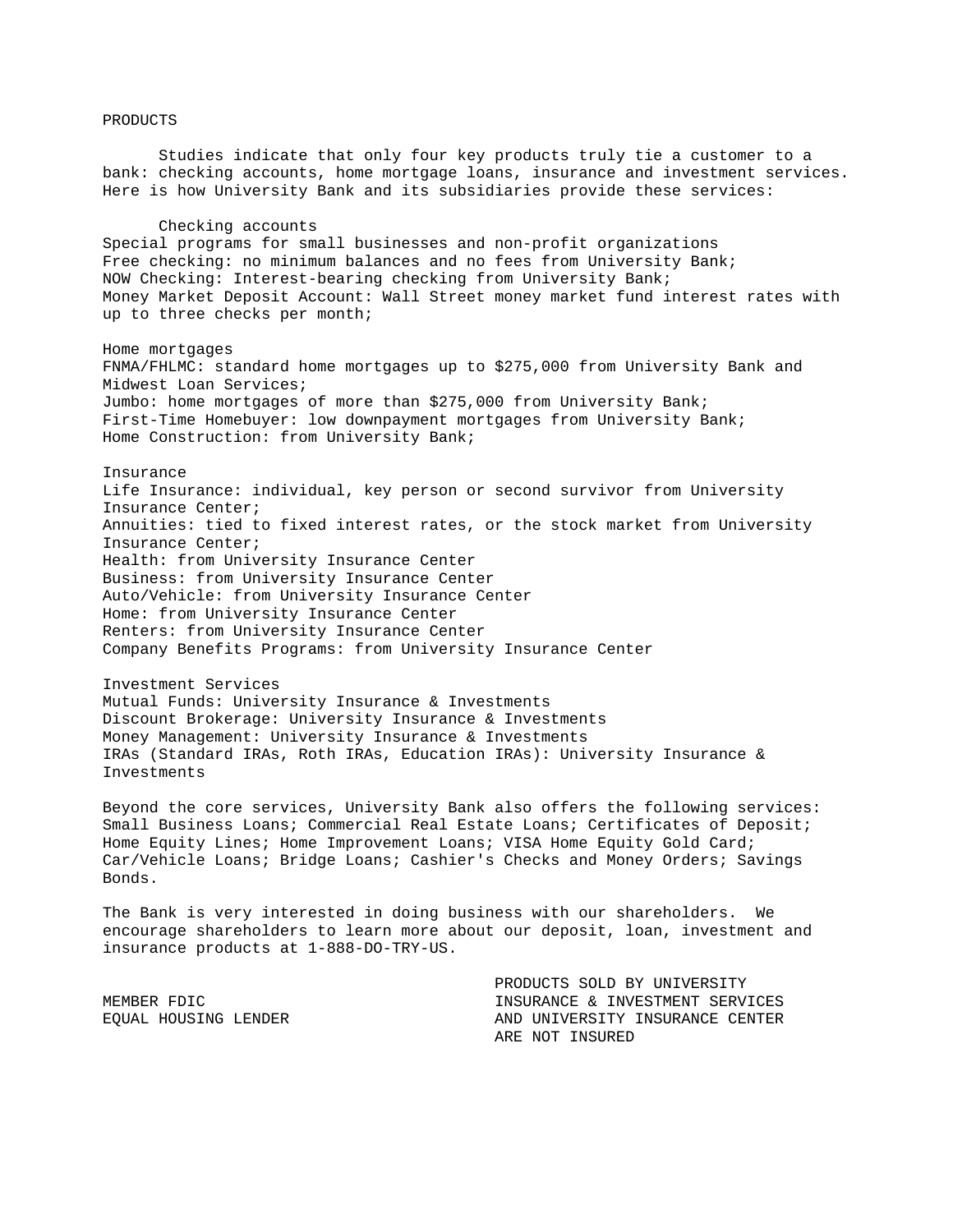Mortgage Banking

 Midwest Loan Services. The Company owns 80% of Midwest Loan Services, Inc. which was purchased by the Bank in December 1995. Midwest's business strengths are that it operates from a low cost location (the western Upper Peninsula of Michigan), has a technology-savvy management team and has a loyal customer base in the rapidly growing credit union industry.

 For four years we nurtured Midwest, and 2000 saw some return on our investment for the first time, as Midwest's pre-tax profits increased from a loss of \$72,936 in 1999 to \$504,050 in 2000. Unfortunately 2001 saw a regression, with a reduction in profits to \$360,218. The Credit Suisse account which we gained in early 2000 was lost in mid-2001, when Credit Suisse decided to move their business to a new in-house subservicing operation and decided to end the subservicing business they were doing with Midwest.

 Until Credit Suisse came along, Midwest had been focused on its niche of providing full service mortgage banking and mortgage subservicing to credit unions. All parts of the mortgage process can be handled by Midwest for credit unions, including mortgage origination, processing and underwriting. As a result, Midwest has over 50 credit union business partners. After devoting 100% of its attention to the growth from Credit Suisse during the first half of 2001, in the second half of 2001, Midwest returned to its original business plan of serving credit unions. During 2001 Midwest added business relationships with 2 of the top 10 credit unions in the U.S. and recently signed a deal with U.S. Central Credit Union (the "central bank" of the credit union industry) covering jumbo mortgage subservicing. We also dramatically expanded our mortgage origination operation serving credit unions. In 2001 we originated 939 mortgages, and volumes increased in nearly every month of the year from 12 in January 2001 to 135 in December 2001 (we closed 185 in January 2002).

 Credit Suisse and these major credit unions hired Midwest because of Midwest's unique Internet extranet designed for its business partners and customers. Business partners can access all home mortgage data for their loan portfolios on both a total portfolio and specific loan basis on-line through the Internet 24 hours a day 365 days a year using passwords and VerisignTM security technology. Customers can also access their own loan payment history, interest and taxes paid information, and their escrow account history at any time via the Internet. Customers can also make a loan payment from their account at any financial institution in the U.S. on-line at any time once they receive their password. Midwest was the first subservicing firm in the nation to implement an internet-based ASP business model and is recognized in the industry as an Internet technology expert.

 During 2001 we continued to enhance our online capabilities by forming a business alliance with Prime Alliance. The Prime Alliance online mortgage origination system can give an experienced loan originator a firm underwriting approval from FNMA's system in just seven minutes from start to finish. An inexperienced consumer can get the same result in about 15-20 minutes. We believe that the Prime Alliance system is the best online mortgage origination tool in existence and we plan to roll this out to our credit unions in late May and early June 2002. All our Midwest's services including a "test drive" for non-customers is available via http:\\www.subservice.com.

 The subservicing operation has a high marginal profitability once a point of critical mass is reached. The new origination activities took time to build, so the third and fourth quarters of 2001 were challenging. However, the intermediate term opportunity is for more stable, long term profits under guaranteed contracts at Midwest. Midwest ended the year with 5,052 mortgages under servicing, and has been adding an average of 200 loans a month from its origination activity in 2002. That plus a few new accounts should grow the portfolio by at least 50% during 2002. Midwest should be able to return to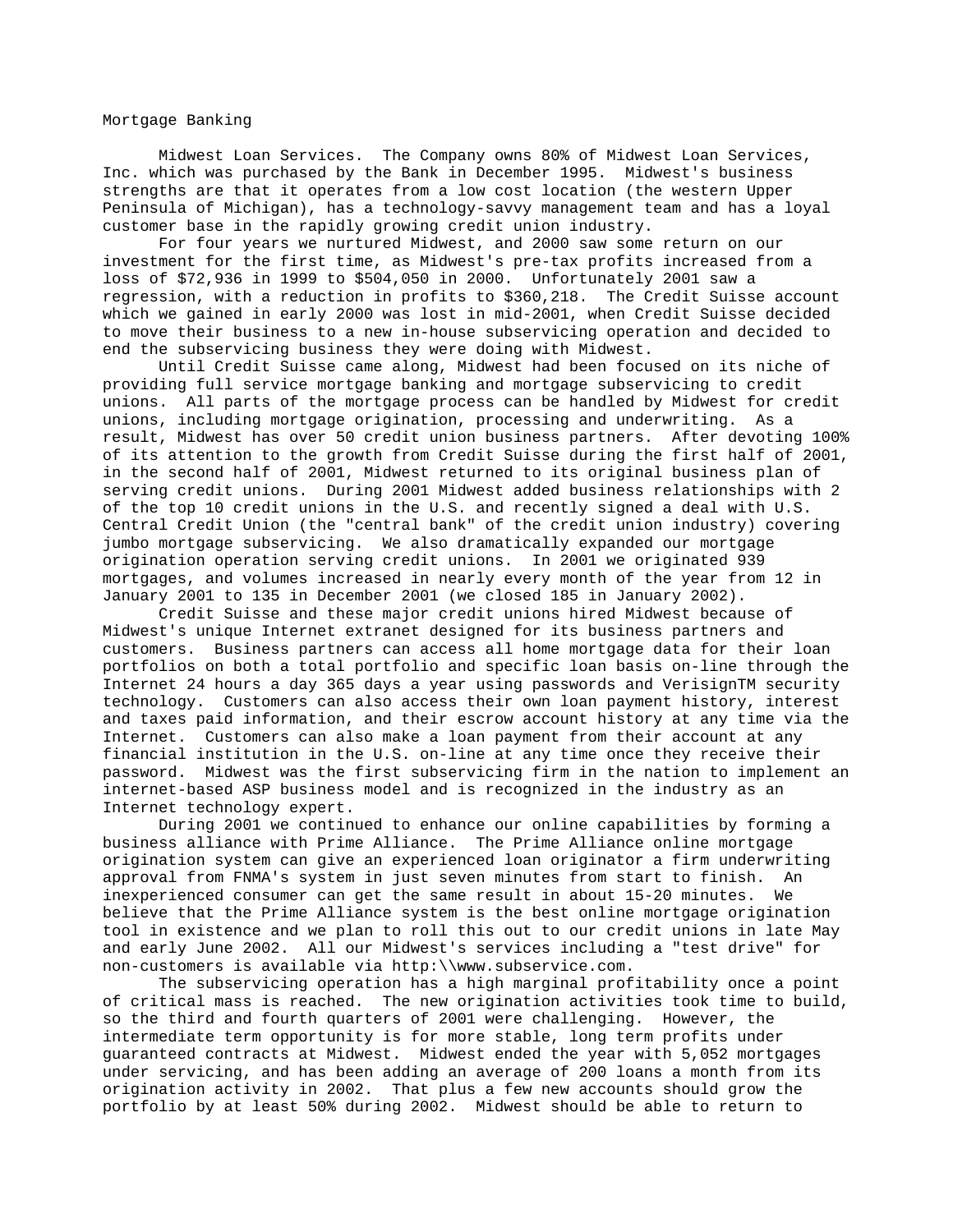consistent profitability at levels approaching 2000 and 2001's results, but from a more diversified and more stable customer base.

## Investment and Insurance Activities

 University Insurance & Investment Services. University Bank owns 100% of University Insurance & Investment Services, which sells a full range of insurance products including health, auto, homeowners, business, renters and life insurance as an Independent Insurance Agent representing a variety of insurance companies. We also sell all investment products including variable life insurance, mutual funds and annuities through a broker dealer arrangement. By selling all types of insurance and investment products to our existing customers, and providing exceptional customer service, we hope to strengthen their customer loyalty and overall customer profitability. When a customer has five or more products from a financial services company, they almost never leave.

 In early 2000, we began offering stock and bond money management for a fee. I am the manager, so feel free to contact me if you are in need of professional money management and don't want to use any of our agency's wide selection of mutual funds or annuities. My funds under management reached \$2 million by year-end 2001, but after year-end increased to \$3.5 million.

 Revenue at the agency increased 35.7% from \$71,899 to \$97,598 and the net loss decreased to \$3,823 from \$89,186 in 2000. We are very pleased with the fine job that agency President & CEO, Edie Kingsley has done, since research by Marsh Berry shows that, on average bank-owned property & casualty insurance agency take 4.5 years to achieve positive earnings. Our agency was profitable in the first quarter of 2002, so we have achieved our initial goal in just under three years. Looking ahead, we believe that the agency can continue to grow strongly and this will further strengthen the bank and increase customer loyalty.

 Investment Portfolio. The Bank's securities portfolio had an excellent result because of the decline in long term interest rates during the year. Yields on 30-year Treasury bonds dropped from 5.50% to a low of 4.66%, a decrease of 15%. To hedge our bets, we sold our 26-year U.S. Treasury Strip and purchased a 15-year U.S. Treasury Strip for a \$12,639 gain. In addition, the bonds increased in market value during the year by \$167,254. Overall, the total return on the Bank's securities portfolio was 18.18% and the current yield was 9.63%. We believe that interest rates could ultimately head quite a bit lower in the current no inflation, recessionary environment, so we are holding these securities to moderate the risk in the servicing rights still held by our subsidiary Midwest Loan Services.

## Corporate Office

 Holding Company Investments. The holding company owns 6.1% of Michigan BIDCO. The BIDCO invests in businesses which cannot gain access to traditional bank financing. The BIDCO makes its investments in the form of loans with either an equity option or participation right in the companies in which it invests. The BIDCO has about \$3,000,000 of risk-capital under management, including \$2,000,000 in Northern Michigan Foundation, which the staff of the BIDCO manages under contract. As previously discussed, the bank holding company took a write-down of \$114,551 on its investment in the common stock of Michigan BIDCO during 2001. Our share of the BIDCO's profit earned us \$234,740 in 2000. At year-end 2001, our investment in Michigan BIDCO was carried at \$29,152.

 The BIDCO staff spent most of the year focused on converting to cash many of the BIDCO's earlier successful investments to raise the money required to buy out the Bank's investment in the BIDCO. Overall, the BIDCO's goal for 2002 is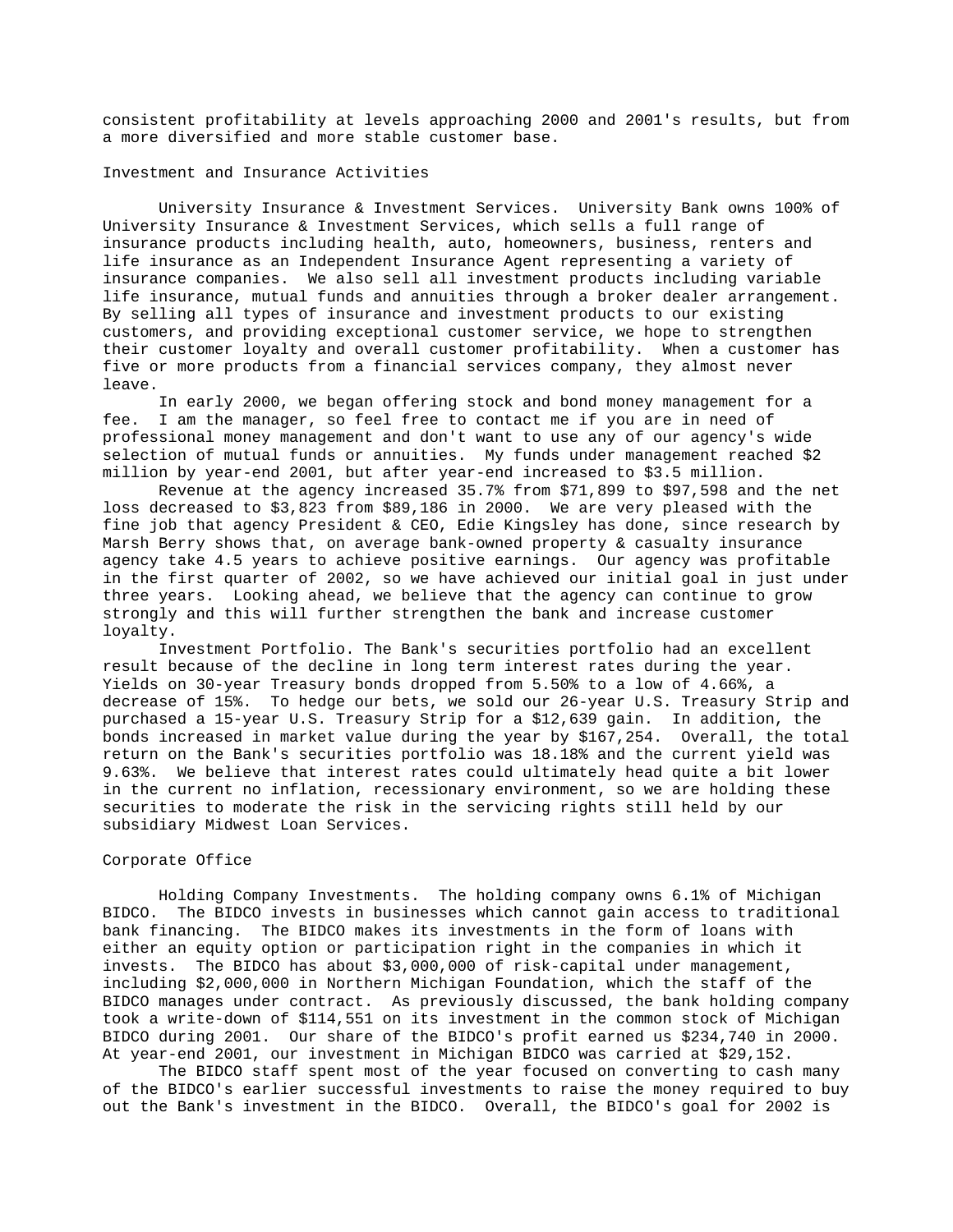to expand the money under management in its various programs, including BIDCO, Northern Michigan Foundation and a new Rural Business Investment Company that it hopes to form.

 Holding Company Operations. The corporate office had net pre-tax expense of \$7,111 during 2001 versus net expense of \$300,893 in 2000. The \$139,412 amortization of the Midwest acquisition goodwill mentioned above was a major expense in 2000, but reimbursed to the Company by the Bank during 2001, causing a reduction in expenses. Excluding this item, non-interest expenses in 2001 were \$94,020 up from \$71,599 in 2000, almost all of that related to the cost of being a public company, which increased during the year.

 Deferred Tax Asset. As a result of the losses sustained from operations, and the Bank's investment in a low-income housing tax credit partnership through the Bank's 10%-ownership investment in Michigan Capital Fund for Housing L.P. I, the Company has generated more tax credits than taxable income. At year-end 2001, the Company has a deferred tax asset of \$1,326,760, available to offset taxes in future years. This asset is carried on the Company's balance sheet at \$0. If the Company is profitable in future years, this deferred tax asset will increase future years' income as an offset to reported tax expense.

### IN CONCLUSION

 If you've read this far, I hope you understand that the past is not prologue. In 1997 we incurred a pre-tax loss from continuing operations of \$1,673,873. In 2001, including a few negative unusual items, that was down by over \$1,367,300 or 82%, to \$306,573, and we made a profit in the first quarter of 2002 and have budgeted for a profit for the 2002 full year. Excluding the unusual items, we would have made a profit in 2001. Constant improvement in all areas of operations can continue the positive trend, which would lead us to a bright future.

 A Reminder. The Bank is very interested in doing business with our shareholders. We encourage shareholders to learn more about our deposit, loan, investment and insurance products at 1-800-DO-TRY-US. We find that we can save nearly everyone money on these services or increase the returns on their investments. Isn't it worth a few minutes of your time to check into what we can do for you since you are a part owner of the Bank?

 Thanks. I wish to thank the employees of the Company for their loyal support, hard work and dedication over the past year. This Company's achievements are due to the efforts and loyalty of its employees, and to the support of our directors, business associates and stockholders. Lastly, thanks are also due to our stockholders for their continued interest and support, especially those shareholders who exercised their rights to buy additional shares in our rights offering that raised \$1,659,749 of additional capital at \$1 per share. We look forward to seeing you at our upcoming annual meeting at the Bank's main office in Ann Arbor, June \*\*, 2002.

Sincerely,

 Stephen Lange Ranzini, President and Chief Executive Officer University Bancorp, Inc.

Ann Arbor, Michigan June 7, 2002 email: ranzini@university-bank.com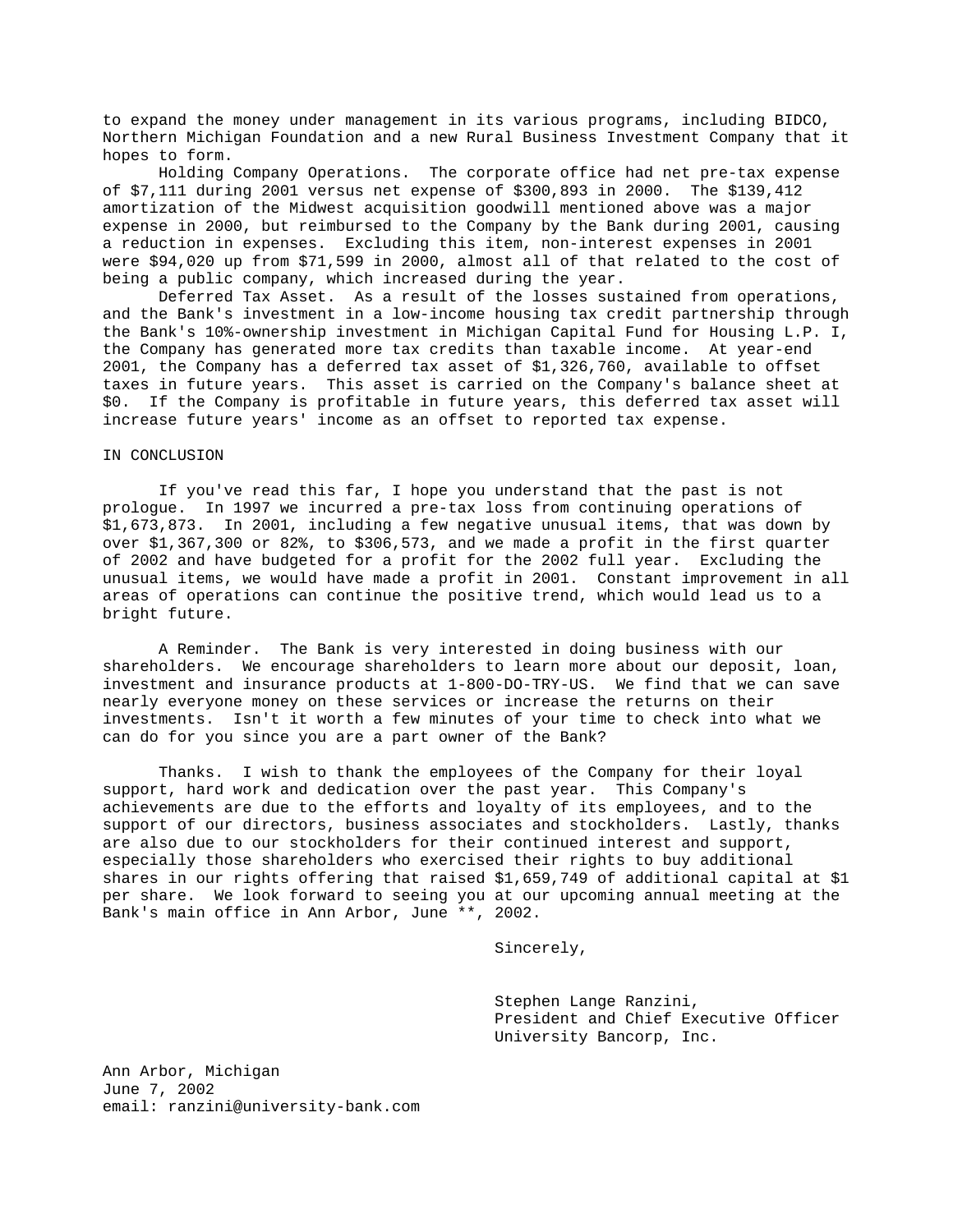This Report contains forward-looking statements which reflect the Company's expectation or belief concerning future events that involves risks and uncertainties. Among others, certain forward looking statements relate to the continued growth of various aspects of the Company's community banking, mortgage servicing and investment activities, and the nature and adequacy of the allowance for loan losses. The Company can give no assurance that the expectations reflected in forward looking statements will prove correct. The future is inherently unpredictable. Various factors could cause results to differ materially from the Company's expectations. Among these factors are those referred to in the introduction to the Company's Management Discussion and Analysis of Financial Condition and Results of Operations which appear at Item 7. of the Company's Annual Report on Form 10-K for the fiscal year ended December 31, 2001, which should be read in conjunction with this Annual Report. The above cautionary statement is for the purpose of qualifying for the

\_\_\_\_\_\_\_\_\_\_\_\_\_\_\_\_\_\_\_\_\_\_\_\_\_\_\_\_\_\_\_\_\_\_\_\_\_\_\_\_\_\_\_\_\_\_

"safe harbor" provisions of Section 21E of the Securities Exchange Act of 1934.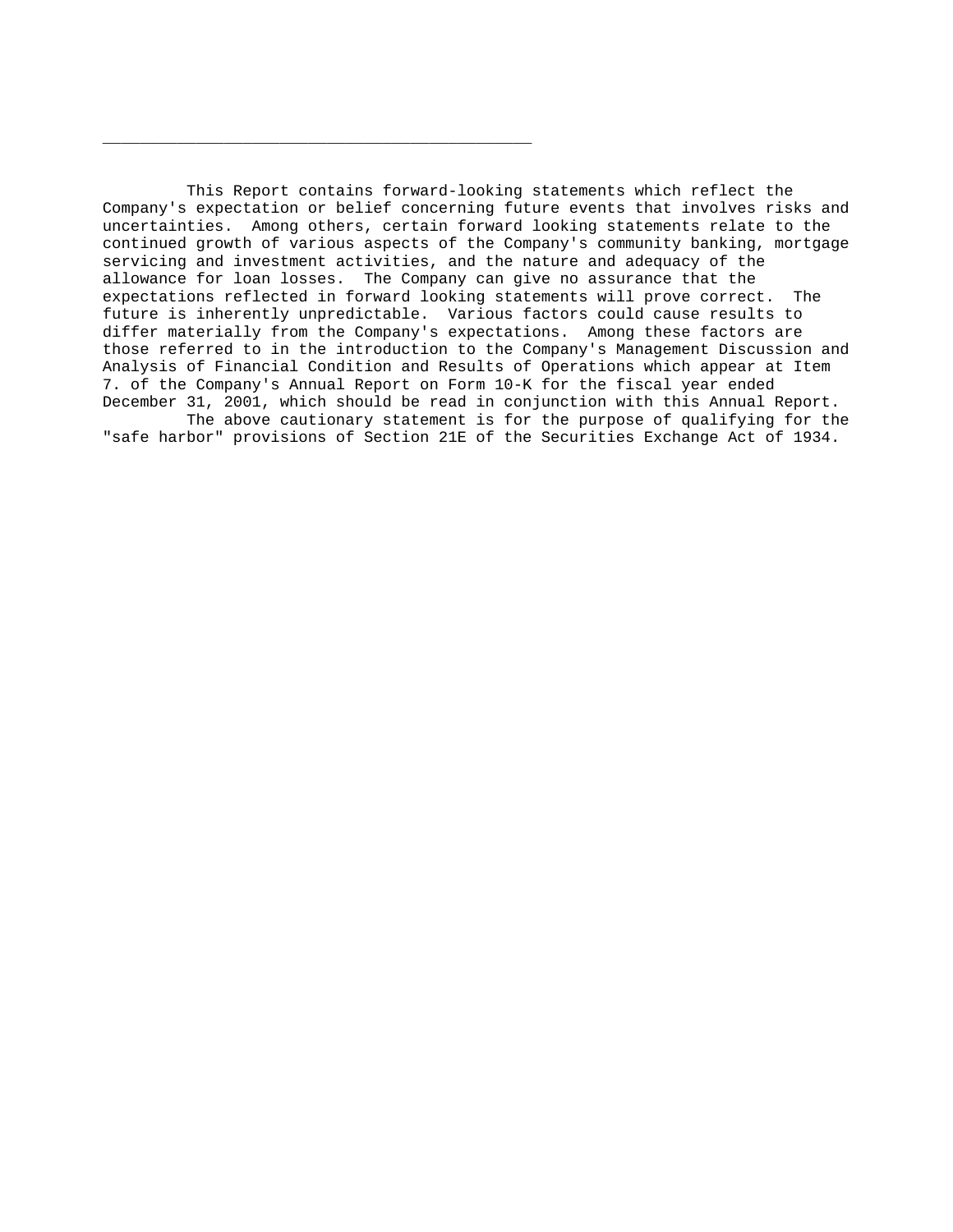Washtenaw County Financial Institution Deposits:

|                           | 2001    | 2000     | 1999    |
|---------------------------|---------|----------|---------|
|                           |         |          |         |
| TCF National Bank         | 16.2%   | 16.3%    | 17.8%   |
| National City Bank        | 11.9%   | 12.6%    | 12.8%   |
| Comerica Bank             | 11.9%   | 11.4%    | 10.7%   |
| Bank One                  | 9.4%    | $10.4\%$ | 11.1%   |
| Key Bank                  | 7.2%    | 7.9%     | 7.3%    |
| Standard Federal FSB      | 6.2%    | 6.4%     | 6.7%    |
| Flagstar Bank FSB         | 5.1%    | 4.8%     | 4.0%    |
| Ann Arbor Commerce Bank   | 4.9%    | 4.8%     | 4.5%    |
| University of Michigan CU | 4.2%    | 3.8%     | 3.5%    |
| Bank of Ann Arbor         | 3.9%    | 3.4%     | 2.8%    |
| Chelsea State Bank        | 3.1%    | 3.4%     | 3.3%    |
| Huron River Area CU       | 3.1%    | 3.1%     | 3.0%    |
| Citizens Bank             | 2.8%    | 3.0%     | 3.2%    |
| Republic Bank             | 2.3%    | 1.9%     | 2.3%    |
| Midwest Financial CU      | 2.1%    | 2.1%     | 2.0%    |
| Automotive CU             | 1.3%    | 1.4%     | 1.4%    |
| United Bank & Trust       | 1.3%    | 1.1%     | 0.9%    |
| University Bank           | 0.9%    | 0.9%     | 0.9%    |
| Charter One FSB           | 0.7%    | 0.7%     | 0.7%    |
| Bank of Washtenaw         | $0.6\%$ | $0.0\%$  | $0.0$ % |
| 4 Credit Unions, 1 Bank   | 0.9%    | 0.6%     | 1.2%    |
| Total Deposits (billions) | \$4.342 | \$3.942  | \$3.865 |

 Total deposits in the county increased 10.2% from June 2000 to June 2001. Total deposits in the county increased 2.0% from June 1999 to June 2000.

 Our main office is adjacent to the University of Michigan Hospital Complex. The Complex employs a total of 7,800 persons. In mid-February 1999, the nearest competitor to the Bank's main office, a National City Bank branch, was permanently closed. The other major competitor in the local deposit market is Midwest Financial Credit Union, formerly known as Hospital & Health Services Credit Union. Our main office was formerly the headquarters of this credit union, which moved its office to a new office building three miles from the Hospital Complex.

 The Ann Arbor banking market is dominated by banks which are owned by out-of-area bank holding companies. In the city of Ann Arbor, the University of Michigan Credit Union is the largest locally-owned financial institution. The only locally-owned community financial institutions, excluding University Bank, are Huron River Area Credit Union, Midwest Financial Credit Union, Bank of Ann Arbor and several smaller credit unions.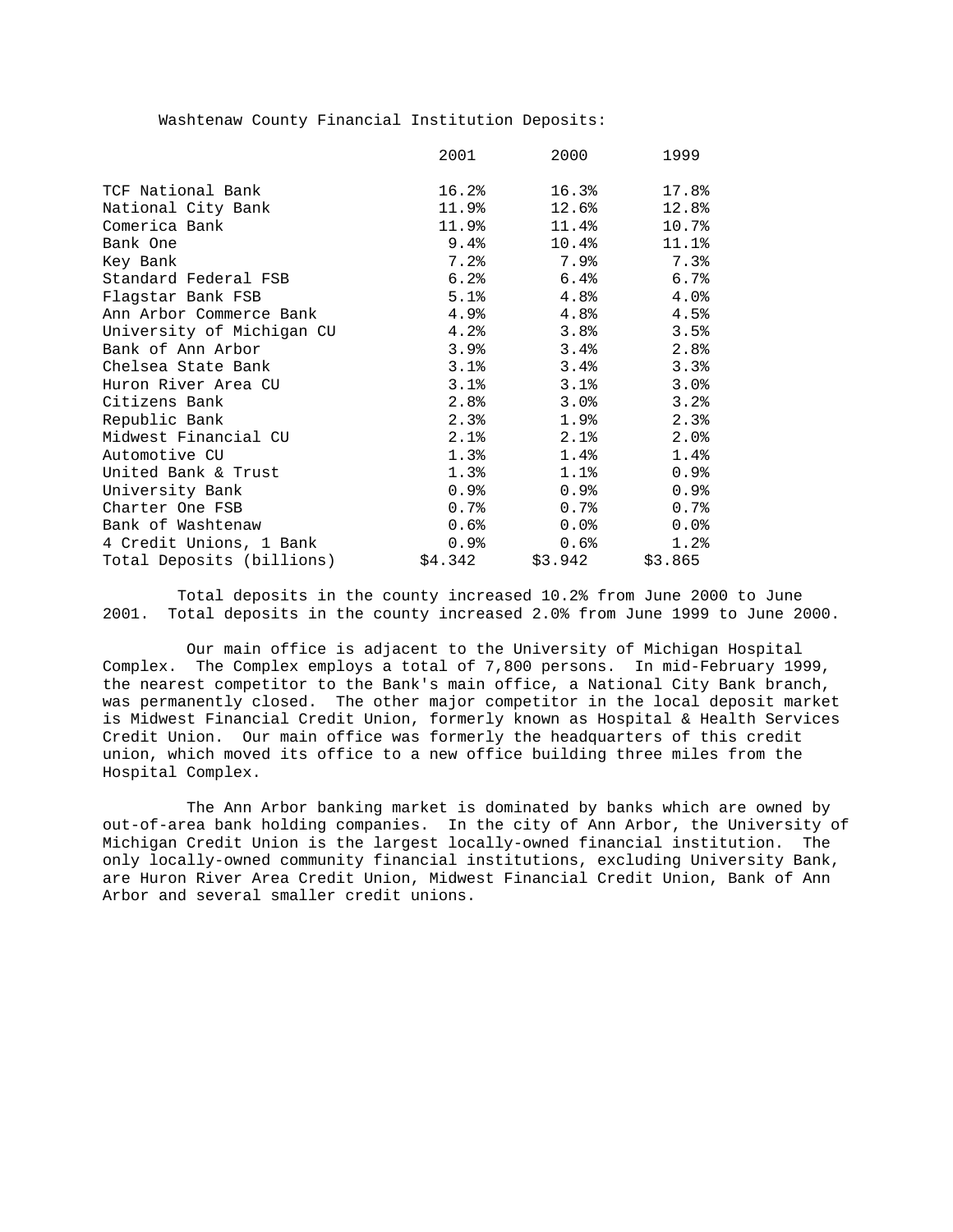Directors and Officers

University Bancorp, Inc.

Board of Directors

Joseph L. Ranzini, Director, Chairman of the Board and Secretary; President and Chairman of the Board, Michigan BIDCO and Northern Michigan Foundation, Community Development Organizations

Stephen Lange Ranzini, Director, President & Chief Executive Officer; President and Chairman, University Bank; Treasurer and Director, Michigan BIDCO and Northern Michigan Foundation

Gary Baker, Director; Director, Automotive Global Industry Group, EDS

Robert Goldthorpe, Director; President of Goldthorpe Enterprises, a diversified holding company

Dr. Joseph Lange Ranzini, Director; General Surgeon in Private Practise

Paul Lange Ranzini, Director; Ph.D. Candidate in Musicology at the University of Chicago and Managing Editor, A-R Editions, a professional musicology publishing house.

Michael Talley, Director; Account Executive, Ladenburg, Thalmann & Co., a brokerage firm

Executive Officers

Stephen Lange Ranzini, President and Chief Executive Officer Joseph L. Ranzini, Secretary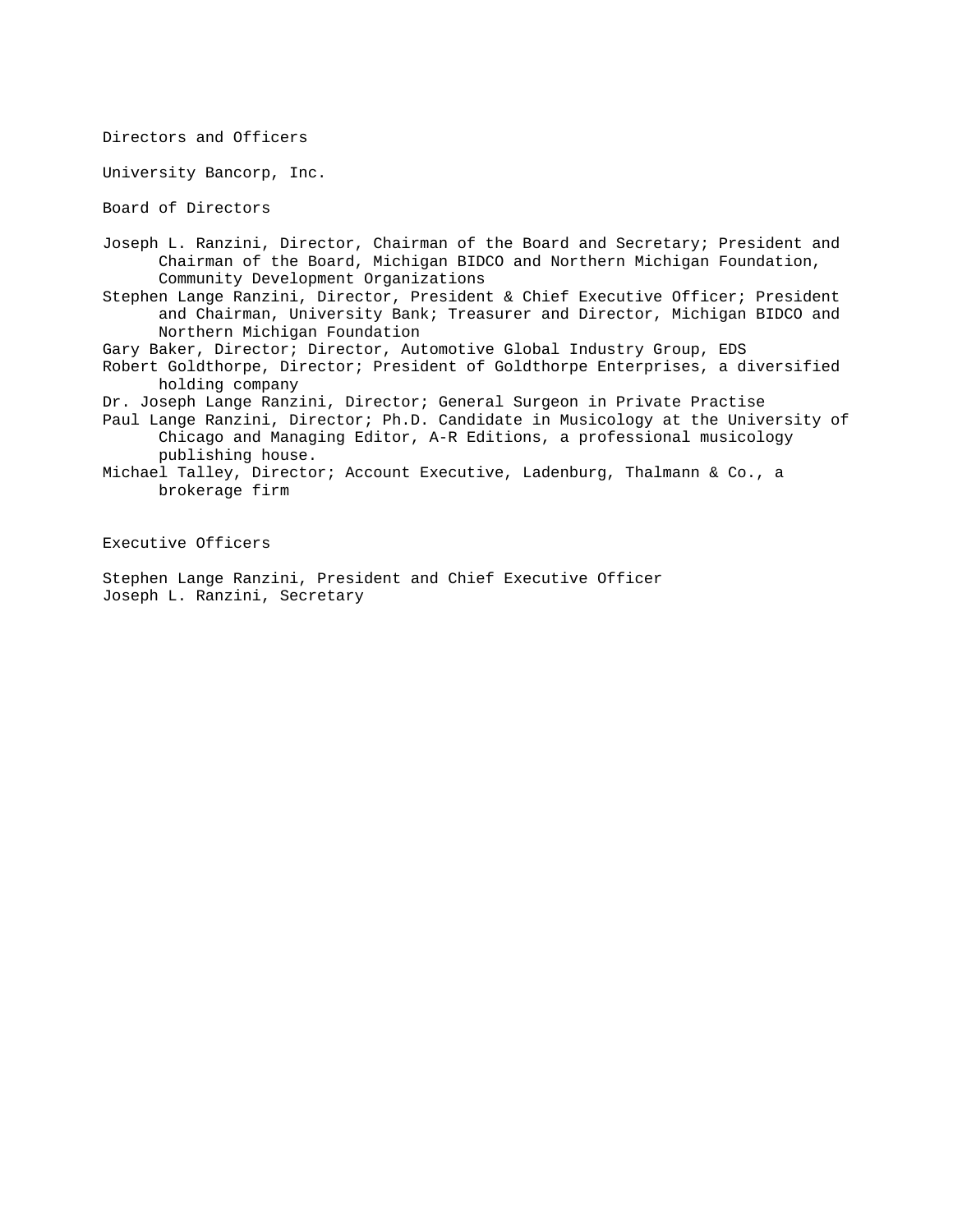Directors and Officers

University Bank

Board of Directors

Rebecca David, Chief Executive Officer, University Bank

- Read Dunn, Owner, Great Lakes Real Estate, Commercial Real Estate Lendor, and former CEO of Franklin Bank, Southfield, Michigan
- Rev. Melvin Lewis, Pastor St. James Church of God in Christ
- Rev. Willie Powell, Executive Director, City of Ann Arbor Employees Retirement System
- Joseph L. Ranzini, Chairman of the Board and Secretary, University Bancorp; President and Chairman of the Board, Michigan BIDCO and Northern Michigan Foundation, Community Development Organizations
- Stephen Lange Ranzini, President & Chief Executive Officer, University Bancorp; President and Chairman, University Bank; Treasurer, Michigan BIDCO and Northern Michigan Foundation; Chairman, Midwest Loan Services; Chairman, University Insurance & Investment Services

Officers

Janet Anderson, Vice President, Director of Human Resources, Internal Auditor & Secretary Edward Burger, President, Midwest Loan Services Rebecca David, Chief Executive Officer Nicholas Fortson, Treasurer Chris Graunstadt, AVP Operations & Accounting Lisa Hudy, AVP Business Development Officer Edie Kingsley, President & Chief Executive Officer, University Insurance Center Peggy Lamb, Vice President - Collections Patrick McKeon, Vice President - Commercial Lending Tom Peregoy, AVP Business Development Officer Stephen Lange Ranzini, Chairman & President Pete Richards, AVP Business Development Officer Penny Richardson-Schroeder, AVP Residential Loan Originator Julie Rollins, Vice President & Branch Manager Stacy Shepanski, Vice President - Consumer Lending John Sickler, Vice President - Residential Lending Brian Schwab, AVP Cashier Joseph Warren, Vice President, Management Information Systems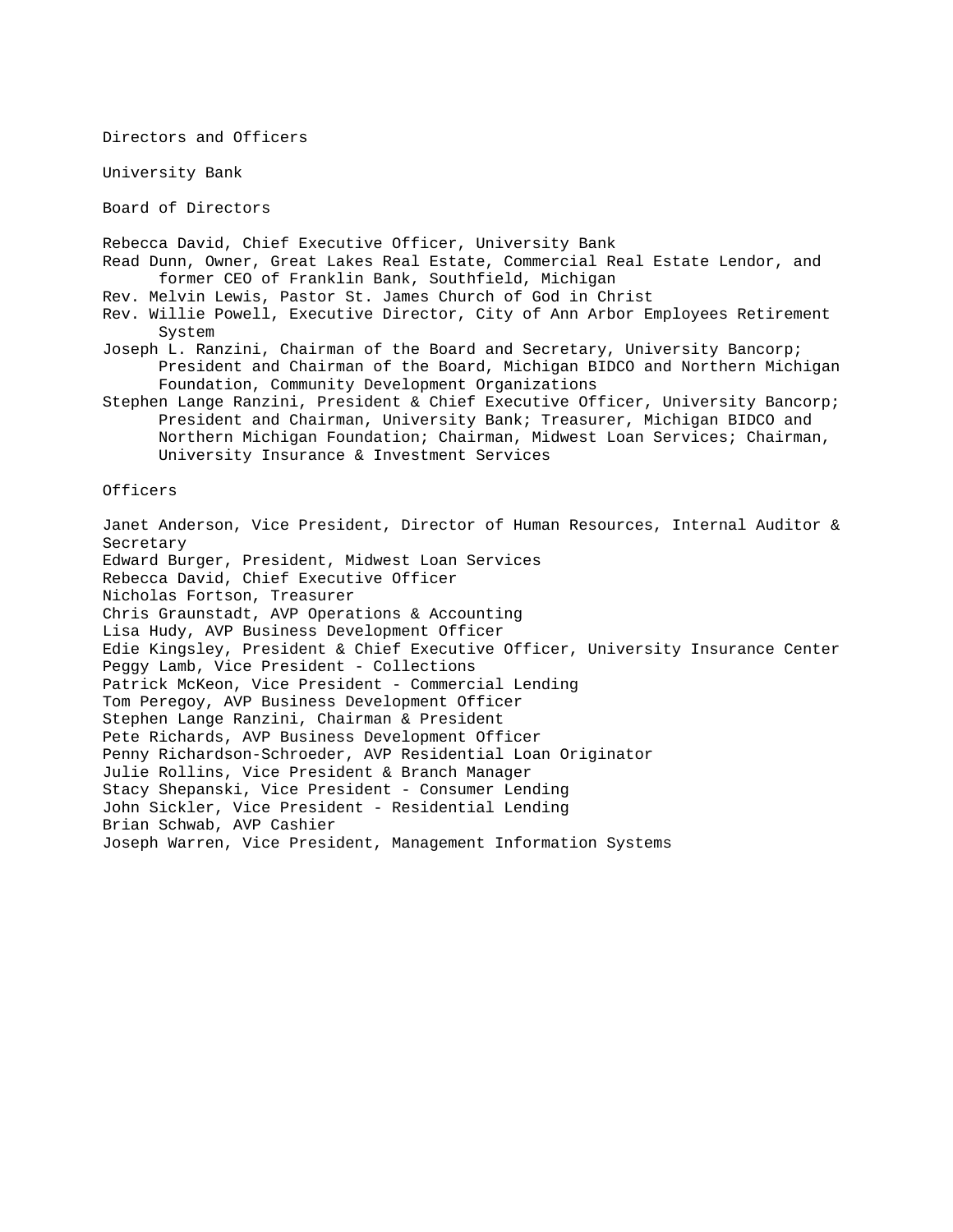# Common Stock and Dividend Information

The Company's Common Stock trades on The NASDAQ Small-Cap Market under the symbol UNIB. As of March 31, 2002 there were approximately 375 stockholders including approximately 240 beneficial owners of shares held by brokerage firms or other institutions. The high and low sales prices of the Company's common stock as quoted by NASDAQ, for each quarter of the two year period ended December 31, 2001 are listed below. The quotations represent interdealer prices only, without retail markups, markdowns or commissions, and may not necessarily represent actual retail transactions:

|                | High                | Low                 |
|----------------|---------------------|---------------------|
| 2000           |                     |                     |
| First Quarter  | \$2<br>5/8          | 3/4<br>\$1          |
| Second Quarter | $\mathbf{1}$<br>7/8 |                     |
| Third Quarter  | $2 \frac{1}{16}$    | 1/4                 |
| Fourth Ouarter | $3 \frac{1}{2}$     | 1/2                 |
| 2001           |                     |                     |
| First Quarter  | $$2$ $1/2$          | $$0$ $1/2$          |
| Second Quarter | $2 \frac{1}{8}$     | 1/2<br>$\mathbf{1}$ |
| Third Quarter  | 261/64              | 145/64              |
| Fourth Ouarter | $2 \frac{1}{2}$     | 0.53/64             |

 No cash dividends have been paid on the Company's Common Stock. The Company does not currently anticipate declaring or paying dividends because we plan to retain our capital to support our future growth.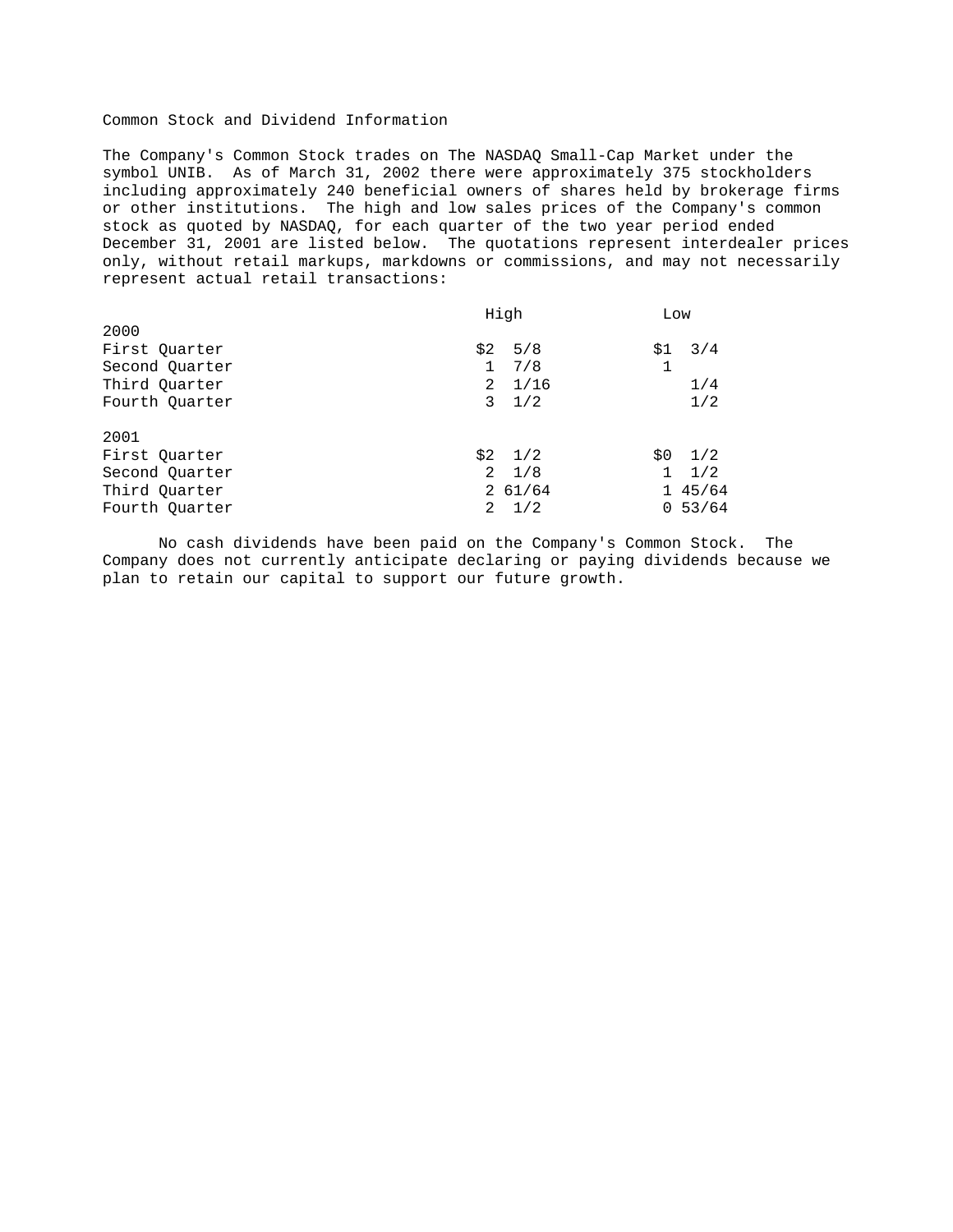UNIVERSITY BANCORP, INC. Corporate Information Corporate Office University Bancorp, Inc. 959 Maiden Lane Ann Arbor, Michigan 48105 Telephone (734) 741-5858 xt226 University Bank Offices: Ann Arbor Main Office 959 Maiden Lane Ann Arbor, MI 48105 Telephone (734) 741-5858 Midwest Loan Services 616 Sheldon Ave., Ste. 300 Houghton, MI 49931 Telephone (906) 487-5870 Investor Contact Stephen Lange Ranzini, President & CEO University Bancorp, Inc. 959 Maiden Lane Ann Arbor, MI 48105 Telephone (734) 741-5858 xt226 email address: ranzini@university-bank.com Independent Certified Public Accountants Grant Thornton 26911 Northwestern Highway, Suite 400 Detroit, Michigan 48034 General Counsel Leamon R. Sowell, Jr., Esq. Harmony Center 277 Gratiot Ave., Suite 700 Detroit, Michigan 48226 Transfer Agent American Securities Transfer, Inc. 938 Quail, Suite 101 Lakewood, Colorado 80215

\_\_\_\_\_\_\_\_\_\_\_\_\_\_\_\_\_\_\_\_\_\_\_\_\_\_\_\_\_\_\_\_\_\_\_\_\_\_\_\_\_\_\_\_\_\_\_\_\_\_\_\_\_\_\_\_\_\_\_\_\_\_\_\_\_